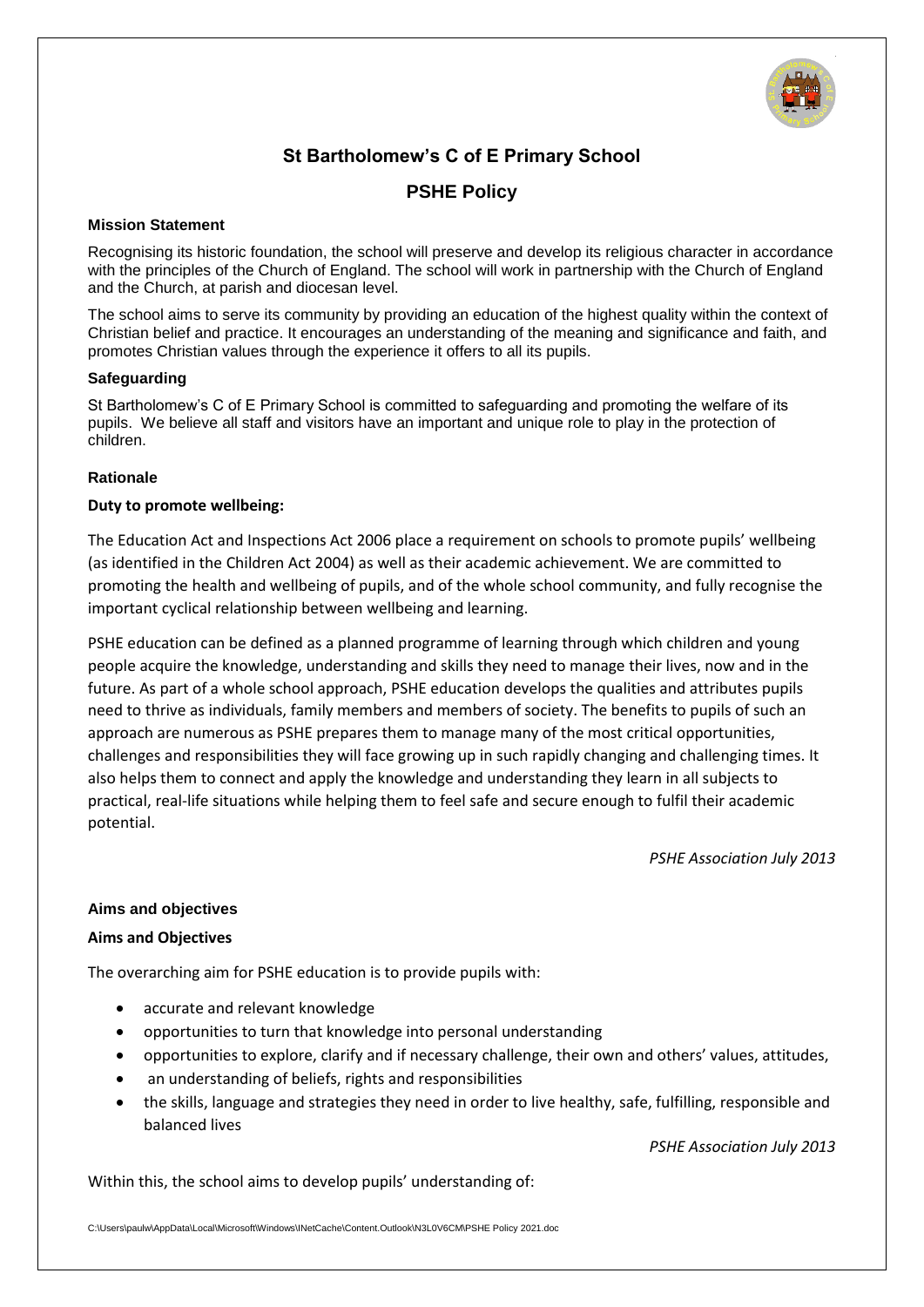

- identity, including personal qualities, attitudes, skills, attributes and achievements and what
- influences these
- relationships, including different types and in different settings
- a healthy lifestyle, including physically, emotionally and socially
- a balanced lifestyle, including within relationships, work-life, exercise and rest, spending and saving and diet
- risk, including identification, assessment and how to manage risk rather than simply the avoidance of risk for self and others
- safety, including behaviour and strategies to employ in different settings
- diversity and equality, in all its forms
- rights, including the notion of universal human rights, responsibilities including fairness and justice and consent in different contexts
- change and resilience, the skills, strategies and 'inner resources' we can draw on when faced with challenging change or circumstance
- power in a variety of contexts including persuasion, bullying, negotiation and 'win-win' outcomes
- career, including enterprise, employability and economic understanding

## **Teaching and learning styles**

We use a range of teaching and learning styles, including the children in activities such as discussions, role play, games, investigations and problem-solving activities. We encourage the children to take part in a range of practical activities that promote a role as an active member of the school and wider communities e.g. charity fundraising, the planning of school special events such as an assembly or involvement in an activity to help other individuals or groups less fortunate than themselves.. Children have opportunities to meet and work with members of the community, such as health workers, fire fighters, police, and representatives from the local faith communities. Children in Year 5 have the opportunity to visit a local care home, where they readto, play games with and socialise with residents.

#### **PSHE curriculum planning**

Pupils receive their entitlement for learning PSHE through a spiral curriculum which demonstrates progression.

The PSHE programme is delivered through a variety of opportunities including:

- designated PSHE time
- use of external agencies/services ie presentations from the NSPCC etc.
- school ethos
- small group work focussed on social and communication developments
- One to one work with behaviour/learning mentors where this is appropriate or needed
- cross curricular links
- assemblies

#### **Foundation Stage**

We teach PSHE in the Foundation Stage as an integral part of the topic work covered during the year. We relate the PSHE aspects of the children's work to the areas of learning set out in the Foundation Stage guidance to develop a child's personal, emotional and social development.

#### **Inclusion and equal opportunities**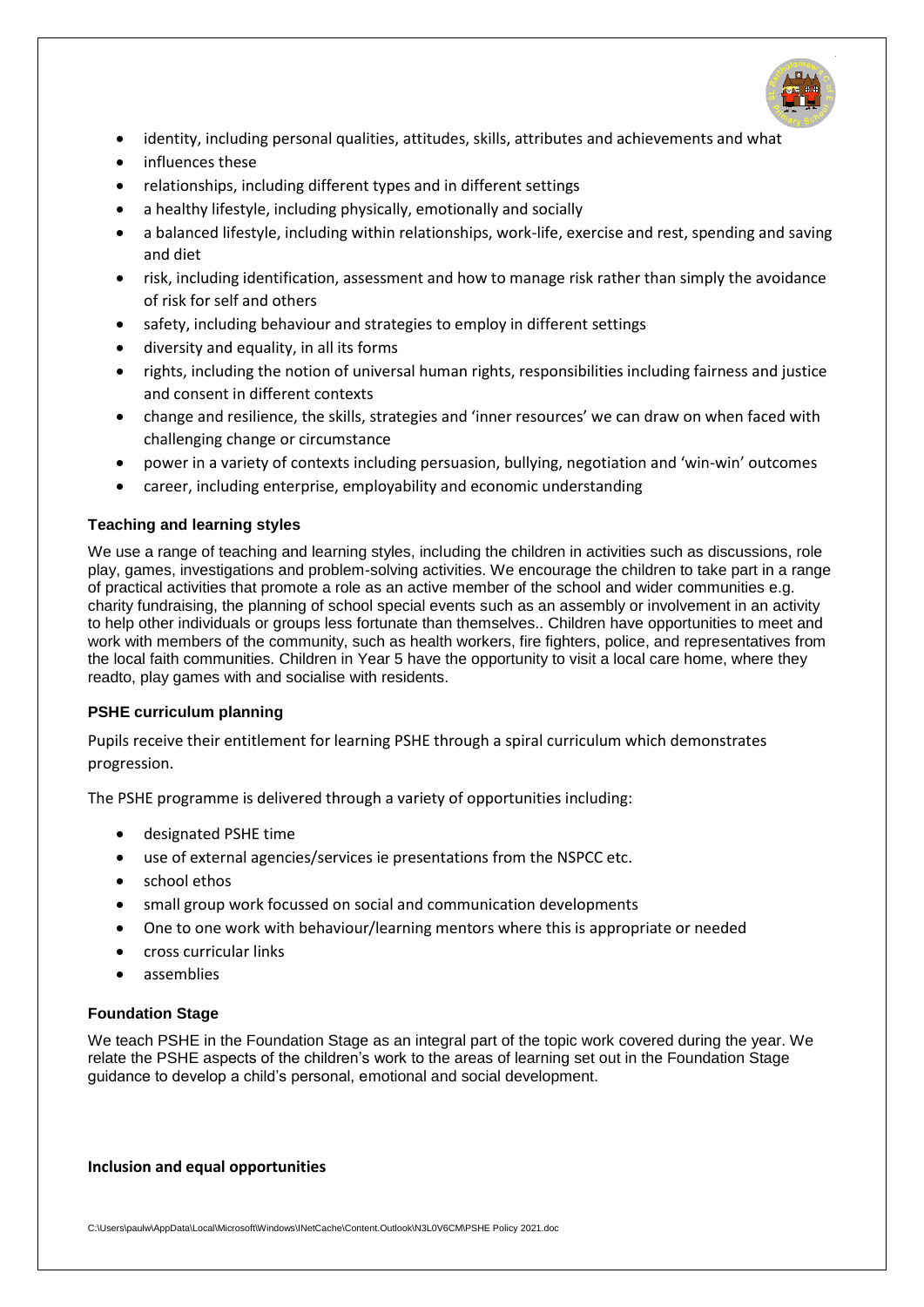

All pupils, whatever their experience, background and identity, are entitled to quality PSHE that helps them build confidence and a positive sense of self, and to stay healthy. All classes include pupils with different abilities and aptitudes, experiences and religious/cultural backgrounds, gender and sexual identities. To encourage pupils to participate in lessons, teachers will ensure content, approach, and use of inclusive language reflects the diversity of the school community, and helps each and every pupil to feel valued and included in the classroom.

We promote the needs and interest of all pupils. The school's approaches to teaching and learning take into account the ability, age, readiness and cultural backgrounds of pupils to ensure all can access the full PSHE provision. We promote social learning and expect our pupils to show a high regard for the needs of others. PSHE is an important vehicle for addressing both multicultural and gender issues and ensuring equal opportunities for all.

Responding to pupils' diverse learning needs, considerations will be made for:

- religious and cultural diversity
- differing gender needs and abilities, including SEND
- diverse sexuality of pupils
- homophobic/transphobic bullying and behaviour
- pupil's age and physical and emotional maturity
- pupils who are new to English

## **Ethnicity, religion and cultural diversity:**

Our policy values the different backgrounds of all pupils in school and, in acknowledging and exploring different views and beliefs, seeks to promote respect and understanding.

#### **Special educational needs and learning difficulties:**

We ensure that all pupils receive PSHE and we offer provision appropriate to the particular needs of our pupils.. Staff will differentiate lessons to ensure that all members of the class can access the information fully. Individual targets which may have been set on Graduated Support records will be reflected in the delivery of PHSE.

#### **Sexual identity and sexual orientation:**

We have a clear duty under the Equality Act 2010 to ensure that our teaching is accessible to all pupils, including those who are lesbian, gay, bisexual and transgender (LGBT). Inclusive PSHE will foster good relations between pupils, tackle all types of prejudice, including homophobia, and promote understanding and respect, enabling us to meet the requirements,.

#### **How will staff answer questions?**

We acknowledge that sensitive and potentially difficult issues will arise in PSHE as pupils will naturally share information and ask questions. As a first principle, we answer questions relating to taught, planned curriculum for that age group to the whole class. We answer questions relating to areas beyond the taught, planned curriculum in a sensitive and age appropriate way.. If a member of staff is uncertain about the answer to a question, or indeed whether they should answer it, they will seek guidance from the PSHE leader/ Designated Safeguarding Lead

When answering questions, we ensure that sharing personal information by adults, pupils or their families is discouraged. Where a question or comment from a pupil in the classroom indicates the possibilities of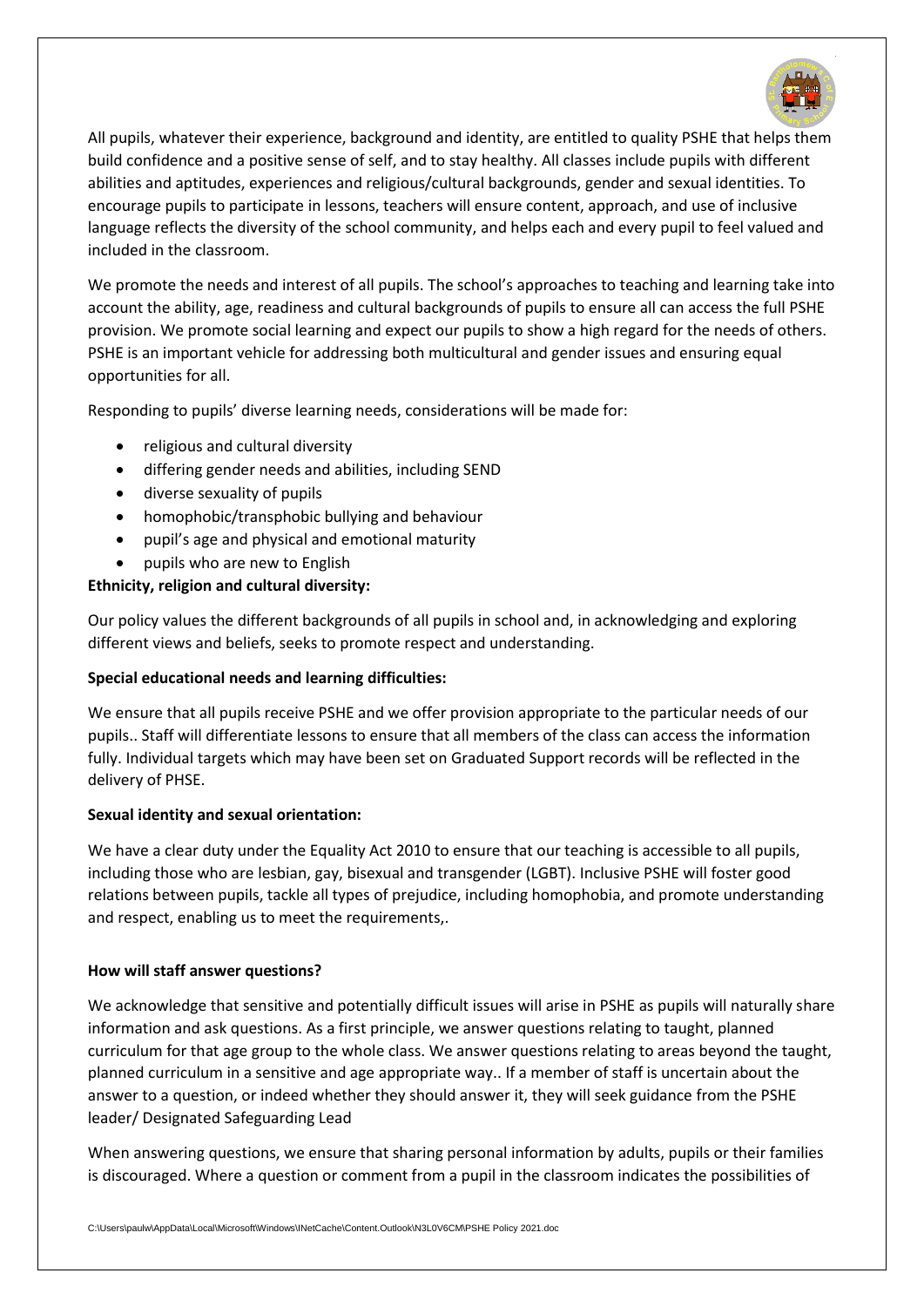

abuse or risk of harm, teachers will pass this information to the designated person for safeguarding and child protection, in line with school policy and procedures.

Ground rules are essential when discussing sensitive subject matters. Staff will establish clear parameters about what is appropriate and inappropriate in a whole-class setting by for example:

- staff will set the tone by speaking in a matter-of-fact way
- pupils will be encouraged to write down questions, anonymously if desired, and post them in an ask-it basket
- staff will have time to prepare answers to all questions before the next session, and will choose not to respond in a whole-class setting to any questions that are inappropriate or need one-to-one follow up
- if a verbal question is too personal, staff will remind the pupils of the ground rules
- if staff are concerned that a pupil is at risk of abuse, the designated teacher will be informed and the usual child protection procedures followed

#### **Assessment, recording and reporting in PSHE**

We assess pupils' learning in PSHE in line with approaches used in the rest of the curriculum (including assessment for learning). We report to parents/carers at the end of the school year on pupils' learning and progress related to PHSE themes.

Assessment methods:

- needs assessment is used to identify existing knowledge and skills of pupils
- assessment is built into the PSHE programme to inform planning
- summative assessment takes place at the end of each unit
- pupil self-assessment is used where appropriate

#### **Monitoring and evaluation**

Monitoring activities:

- **•** effective PSHE leadership
- a system for regular review of the PSHE policy and programme
- pupil and staff interviews/questionnaires

Evaluation activities:

- teacher and pupil evaluation of lessons, units and the overall PSHE programme
- teacher evaluation of resource
- feedback and evaluation by pupils
- $\bullet$

#### **11. Safeguarding and Child Protection**

How will pupils who are thought to be 'at risk' be supported?

If the school has any reason to believe a pupil is at risk, what will happen?

PSHE plays a very important part in fulfilling the statutory duties all schools have to meet and the PSHE policy should be closely aligned to the school's safeguarding policy. PSHE helps pupils to know and understand how to keep themselves and others safe, make informed decisions and manage risk and equips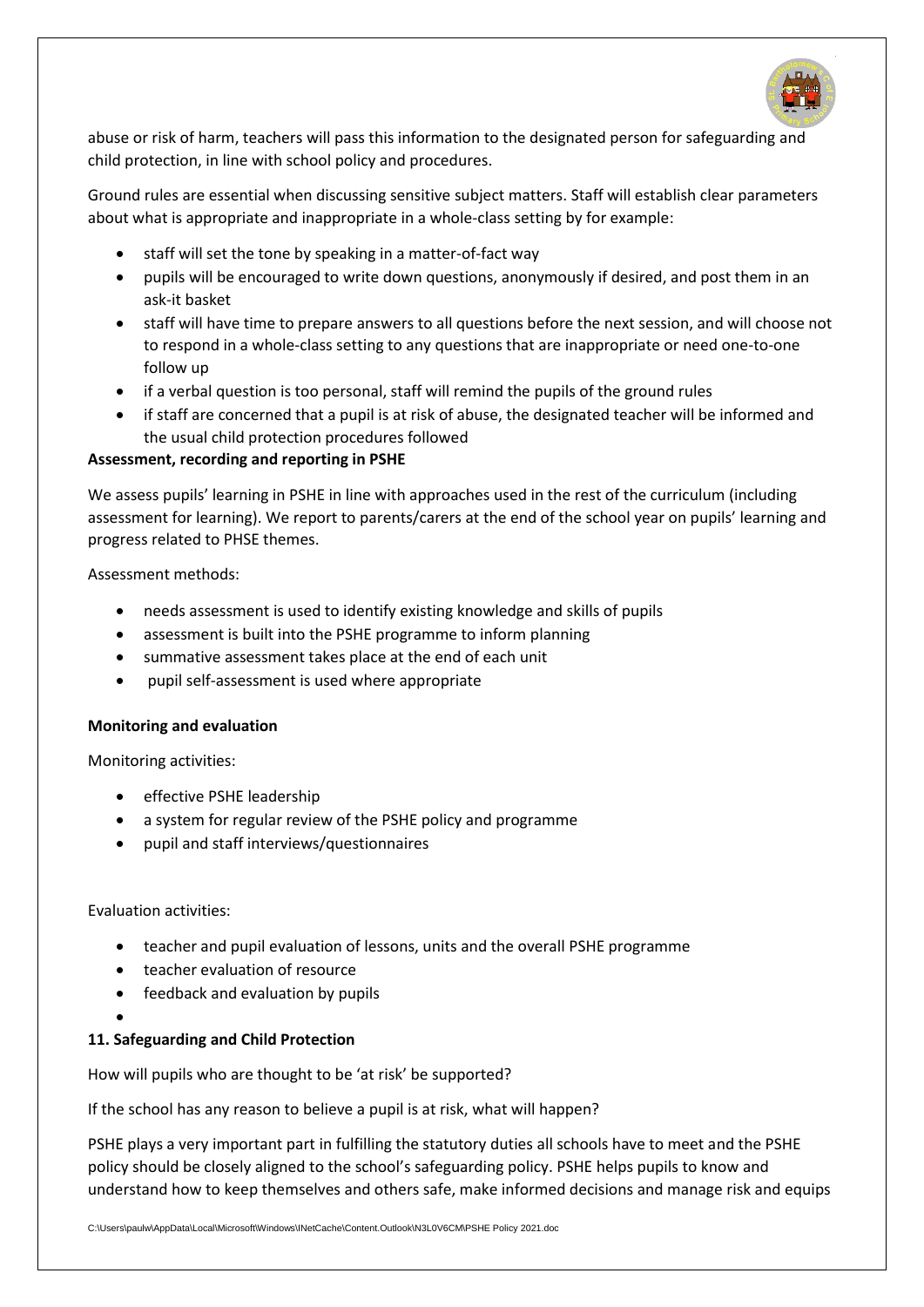

them with the knowledge and skills to get help if they need it. When teaching any sensitive issue, pupils may give cause for concern, and a link needs to be made with the pastoral system and safeguarding arrangements. All adults involved in PSHE delivery need to be aware of the pastoral system and safeguarding arrangements in place.

All children in school can identify key figures of support from their 'Helping Hands' (family member, friend, member of school staff, a community figure and a service such as NSPCC).

# **12. Confidentiality in the context of PSHE lessons**

The nature of PSHE means that pupils may disclose personal information that staff will respond to appropriately. The classroom is never a confidential place to talk, and that remains true in PSHE. Pupils will be reminded that lessons are not a place to discuss their personal experiences and issues, or to ask others to do so, through the establishment of ground rules.

Any information disclosed to a staff member or other responsible adult, which causes concern about the pupil's safety, will be communicated to the designated person as soon as possible and always within 24 hours, in line with our safeguarding and child protection policy.

Techniques used in school to minimise the chance of pupils making a disclosure in class include:

- depersonalising discussion
- puppets
- using role play to 'act out' scenarios
- appropriate DVDs and TV extracts
- case studies with invented characters
- visits to/from outside agencies

#### **5. Policy relationship to other policies**

The policy links to:

- Child Protection/Safeguarding
- Relationship and Sex Education
- Drug Education
- No Smoking
- Equal Opportunities
- SEN/Inclusion
- Behaviour/Anti-bullying
- Health & Safety
- Teaching and Learning
- Online-safety/IT
- Science
- Medicines
- Asthma

Reviewed: September 2021 Review date: September 2023

Signed by:

Head Teacher

C:\Users\paulw\AppData\Local\Microsoft\Windows\INetCache\Content.Outlook\N3L0V6CM\PSHE Policy 2021.doc